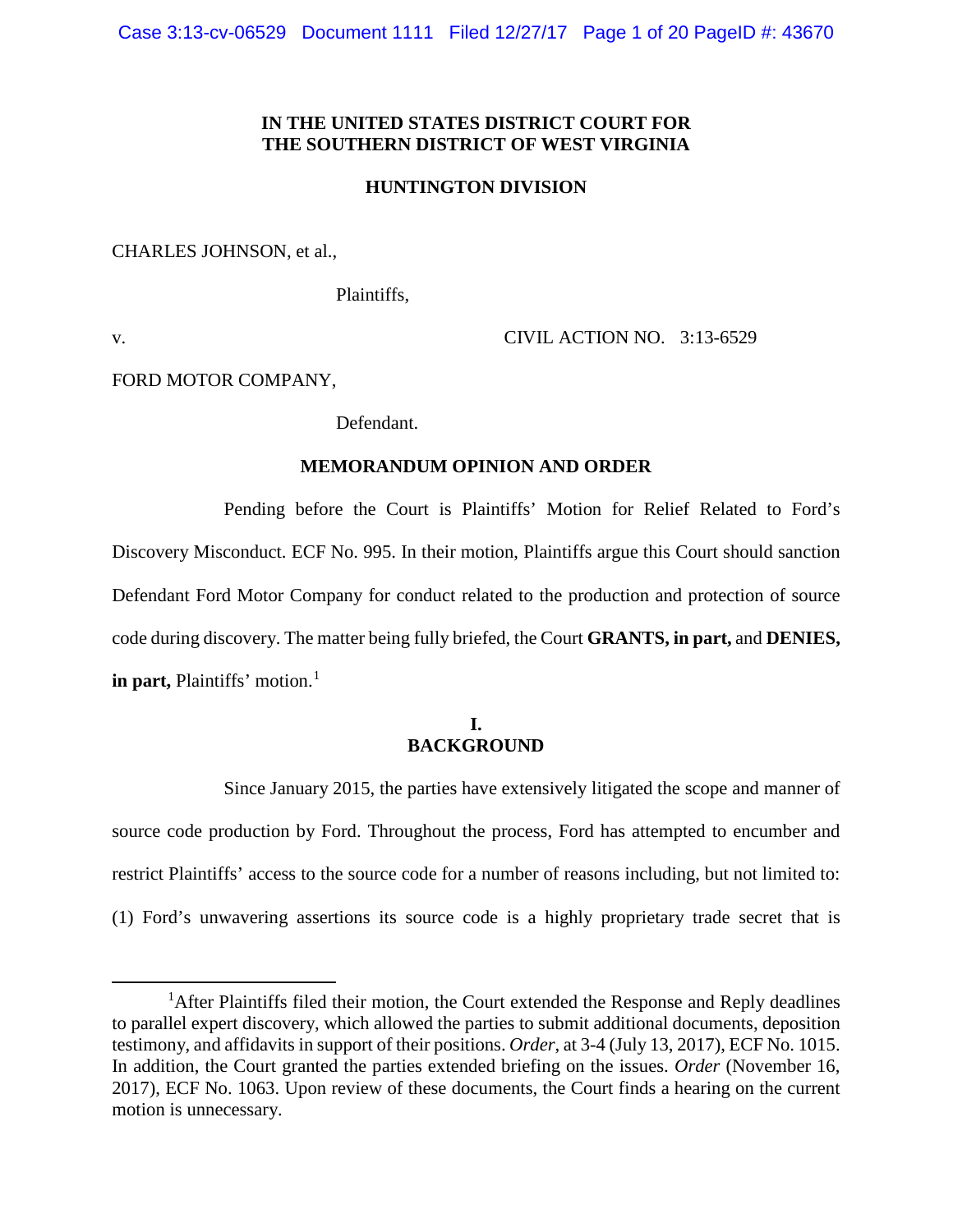## Case 3:13-cv-06529 Document 1111 Filed 12/27/17 Page 2 of 20 PageID #: 43671

vigilantly safeguarded at Ford's facilities; (2) some of the source code sought by Plaintiffs is unnecessary for them to test their theory of their case; and (3) Plaintiffs' requests are extraordinarily burdensome and cost prohibitive. The parties' disagreements resulted in many meet-and-confer conferences, numerous motions, multiple hearings, and hundreds of hours spent by both the parties and the Court tackling these issues.

As a result of Ford's concerns and other representations it made about the nature of the source code itself, Plaintiffs assert Ford was able to get a series of onerous and restrictive protective orders which limited the scope of the source code disclosed, required the source code to be in read-only format, and restricted Plaintiffs' experts' review of the source code to a secure room at a Ford facility in Dearborn, Michigan. Plaintiffs contend these conditions were arduous and costly, and impaired their ability to perform testing. Plaintiffs further claim that they now can demonstrate these draconian measures were largely unnecessary based upon Ford's prior conduct. Plaintiffs discovered that Ford used unsecured networks to email third parties sets of source code in a format that could be read, altered, and manipulated. Plaintiffs argue these emails prove Ford misrepresented the level of security and restrictions it placed on the source code and reveal Ford did not provide Plaintiffs with all the source code that the Court ordered it to produce.

In light of these emails, Plaintiffs insist Ford intentionally misdirected the Court and obstructed the discovery process, resulting in a colossal waste of time and money. To remedy this alleged recalcitrance, Plaintiffs ask this Court to enter an order accepting as fact Plaintiffs' theory of the case, prohibiting Ford from relying upon or introducing the non-disclosed source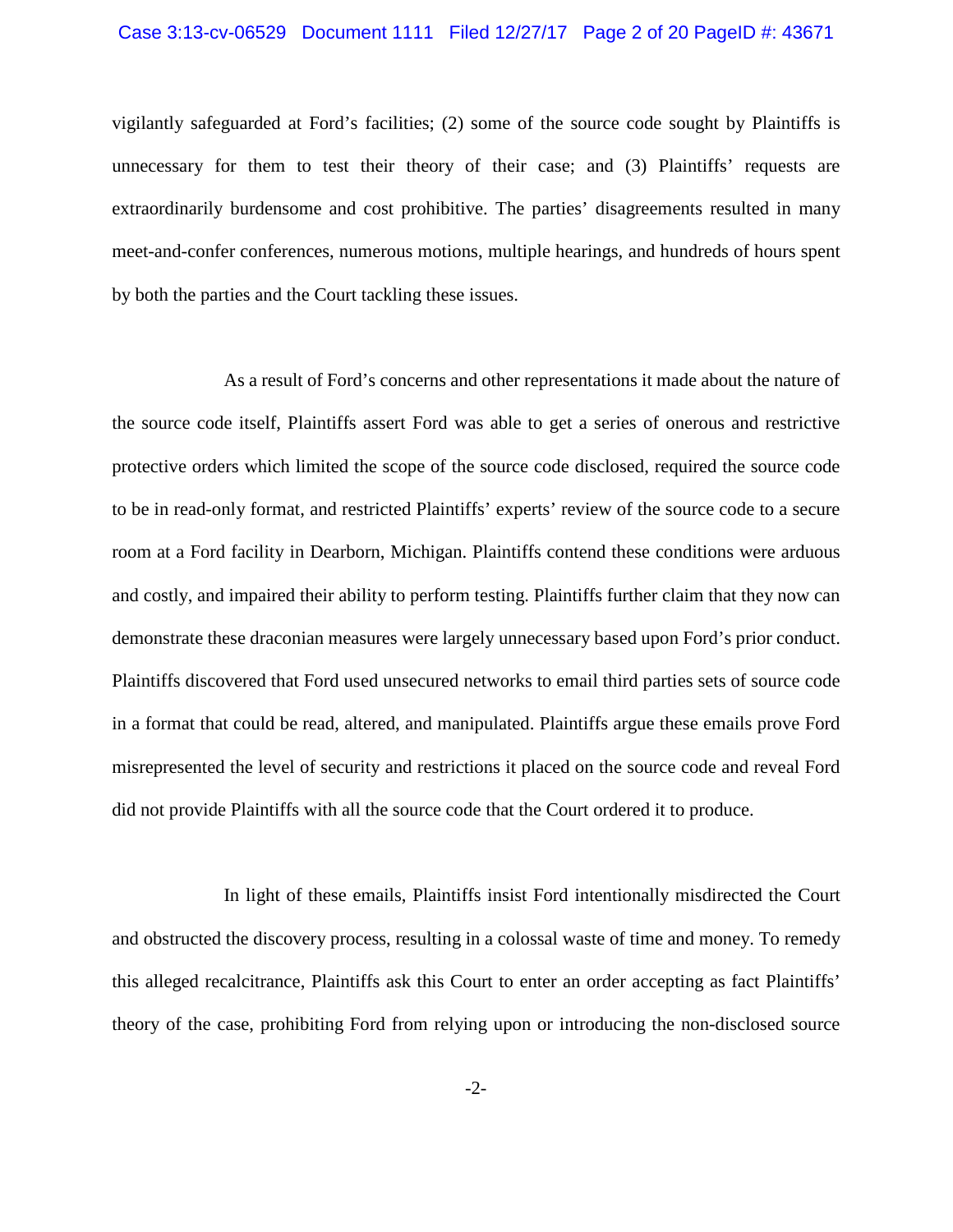code, and awarding attorneys' fees and costs. Ford disputes Plaintiffs' claims and argues sanctions are unwarranted.

# **II. THE COURT'S POWER TO ISSUE SANCTIONS**

In support of these remedies, Plaintiffs ask this Court to use its power under Rule 37 of the Federal Rules of Civil Procedure and its inherent authority to issue sanctions. Rule 37(b)(2) of the Federal Rule of Civil Procedure permits a court to sanction a party for failing to comply with discovery orders. *See* Fed. R. Civ. P. 37(b)(2) (stating that a court "may issue further just orders" when a party "fails to obey an order to provide or permit discovery"). In addition, Rule 37(b)(2)(A)(i), provides a court may "direct[] that the matters embraced in the order or other designated facts be taken as established for purposes of the action, asthe prevailing party claims[.]" Fed. R. Civ. P.  $37(b)(2)(A)(i)$ . Pursuant to subsection (ii), a court further may "prohibit[] the disobedient party from supporting or opposing designated claims or defenses, or from introducing designated matters in evidence[.]" Fed. R. Civ. P.  $37(b)(2)(A)(ii)$ .

 <sup>2</sup> Plaintiffs suggest in a footnote that the facts of this case also support default judgment against Ford. *Pls.' Mem. of Law in Supp. of their Mot. for Relief Related to Ford's Disc. Misconduct*, at 17 n.22 (June 16, 2017), ECF No. 997. However, before levying a severe sanction under Rule 37, such as dismissal or default, the Fourth Circuit Court of Appeals has stated that a court should consider the following four factors:

<sup>(1)</sup> Whether the noncomplying party acted in bad faith; (2) the amount of prejudice his noncompliance caused his adversary, which necessarily includes an inquiry into the materiality of the evidence he failed to produce; (3) the need for deterrence of the particular sort of noncompliance; and (4) the effectiveness of less drastic sanctions.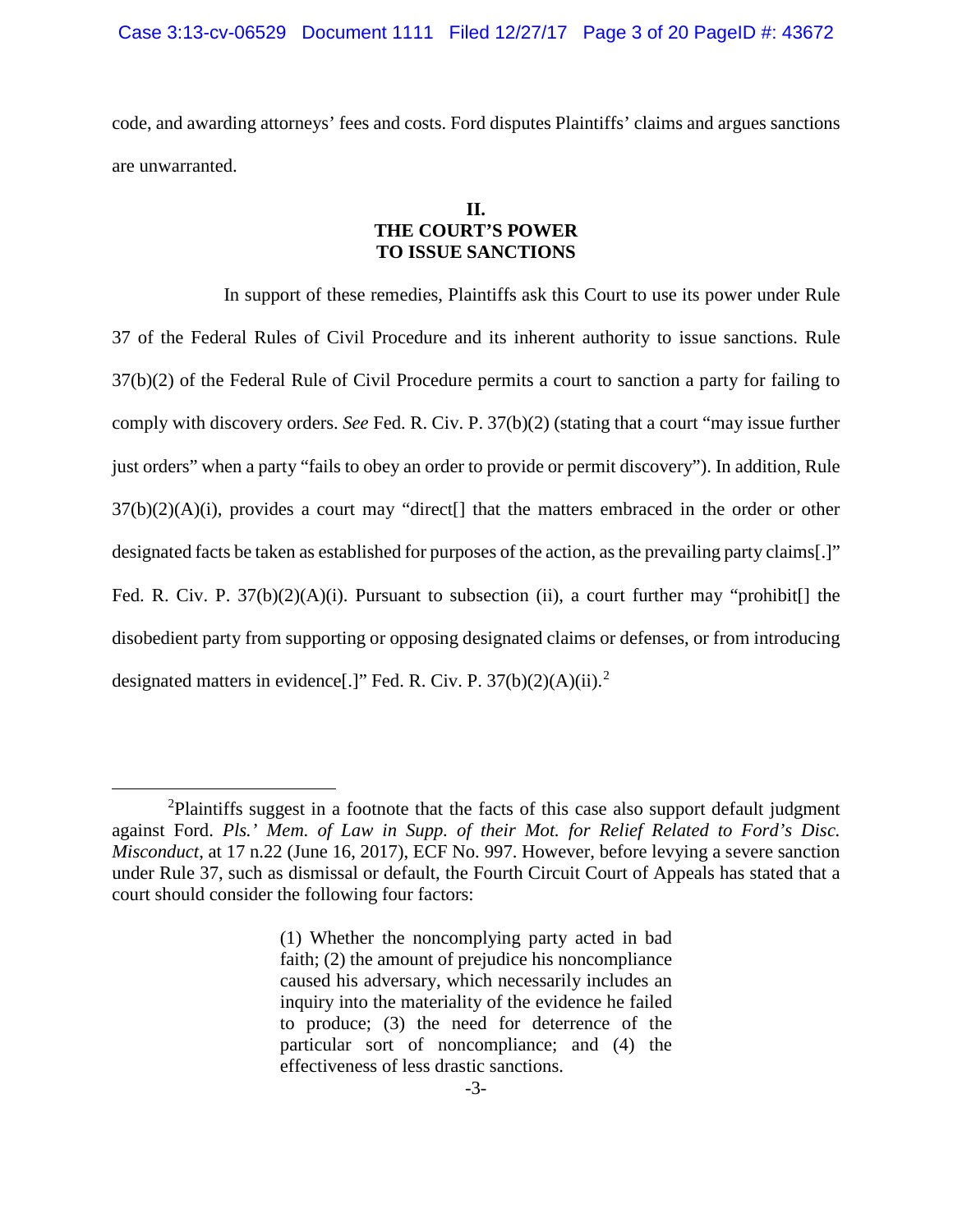Without doubt, this Court also "possess[es] certain 'inherent powers,' not conferred by rule or statute, 'to manage . . . [its] own affairs so as to achieve the orderly and expeditious disposition of cases.'" *Goodyear Tire & Rubber Co. v. Haeger*, 137 S. Ct. 1178, 1186 (2017) (quoting *Link v. Wabash R. Co*., 370 U.S. 626, 630-31 (1962)). This power includes the authority "'to fashion an appropriate sanction for conduct which abuses the judicial process.'" *Id*. (quoting *Chambers v. NASCO, Inc.*, 501 U.S. 32, 44–45 (1991)); *see also Felman Prods., Inc. v. Indus. Risk Ins.*, No. 3:09-0481, 2011 WL 4547012, at \*8 (S.D. W. Va. Sept. 29, 2011) (stating a court has "broad inherent power to protect the administration of justice by levying sanctions in response to abusive litigation practices" (internal citations omitted)). Although a court must exercise its inherent powers "with restraint and discretion," a court may look to its inherent power "to fill in the interstices" not covered by the Rules or a statute. *Chambers v. NASCO, Inc.*, 501 U.S. 32, 44 & 46 (1991) (citation omitted). If misconduct can be adequately addressed under the Rules, "the court ordinarily should rely on the Rules rather than the inherent power. But if in the informed discretion of the court, neither the statute nor the Rules are up to the task, the court may safely rely on its inherent power." *Id*. at 50. For instance, the Fourth Circuit stated that *Chambers* authorizes a court to use its inherent power to impose sanctions "when a party deceives a court or abuses the process at a level that is utterly inconsistent with the orderly administration of justice or

 $\overline{a}$ 

*Mut. Fed. Sav. & Loan Ass'n v. Richards & Assocs., Inc.*, 872 F.2d 88, 92 (4th Cir. 1989) (citing *Wilson v. Volkswagen of Am., Inc*., 561 F.2d 494, 503–06 (4th Cir. 1977)). The Fourth Circuit explained that these considerations "will insure that only the most flagrant case, where the party's noncompliance represents bad faith and callous disregard for the authority of the district court and the Rules, will result in the extreme sanction of dismissal or judgment by default." *Id*. (citation omitted). The Court agrees with Ford that the facts of this case are not so egregious as to warrant such a drastic sanction.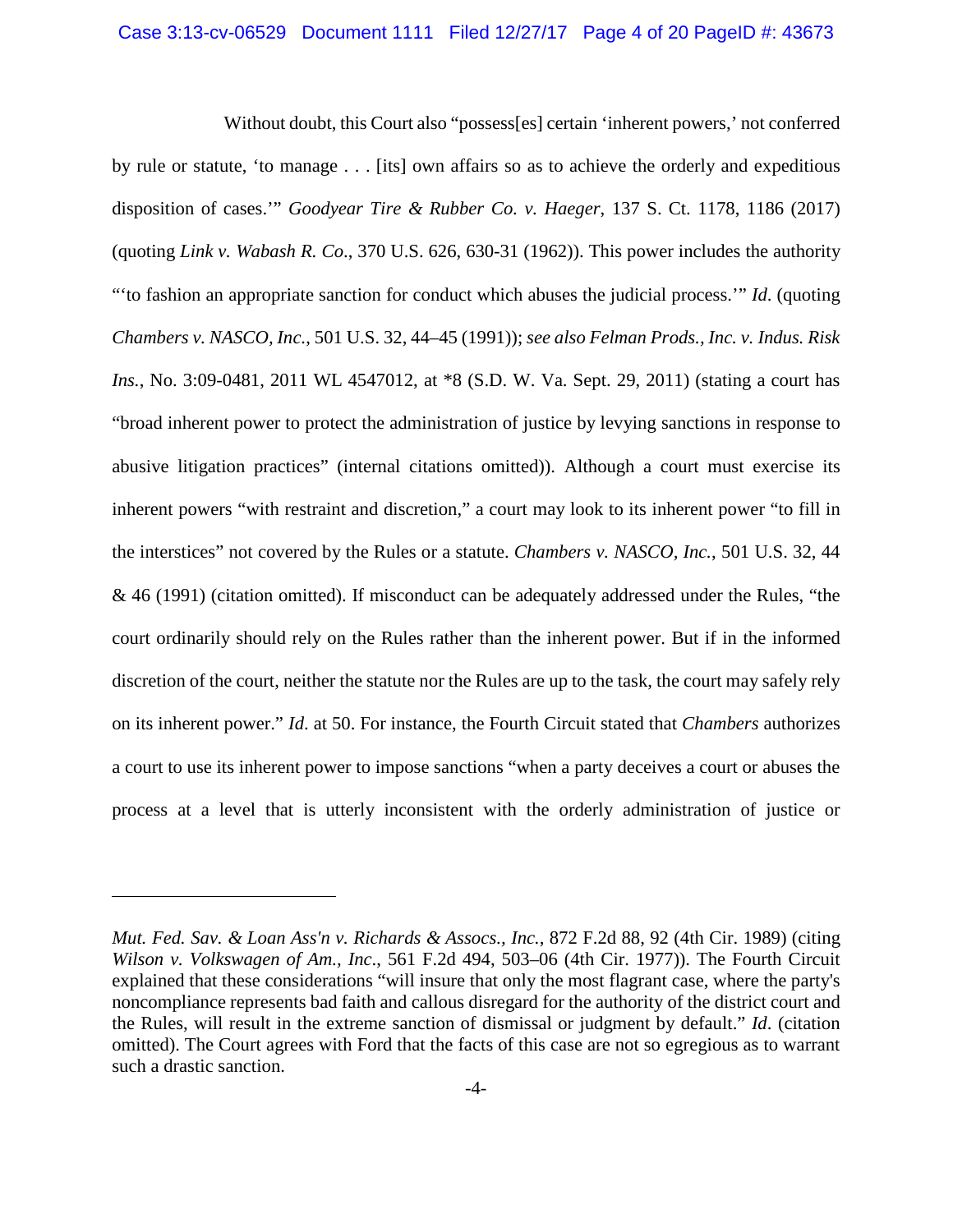## Case 3:13-cv-06529 Document 1111 Filed 12/27/17 Page 5 of 20 PageID #: 43674

undermines the integrity of the [judicial] process[.]" *United States v. Shaffer Equip. Co*., 11 F.3d 450, 462 (4th Cir. 1993).

Against these precepts, the Court turns to the issues at hand: (1) first, whether Ford made material misrepresentations to the Court that impacted this litigation to the detriment of Plaintiffs; (2) second, whether Ford failed to produce source code in violation of the Court's orders; and (3) third, if the answer to either of the preceding two questions is yes, what sanction, if any, should be imposed against Ford. Additionally, if the Court finds sanctions are warranted under either the Rules or its inherent authority, it must be cautious to impose sanctions that are proportionate to the gravity of the misconduct. *In re Jemsek Clinic, P.A*., 850 F.3d 150, 158 (4th Cir. 2017), *reh'g denied* (Mar. 31, 2017) (citation omitted).

## **III. DISCUSSION**

Ford argues Plaintiffs have shown no evidence through their motion that warrants sanctions. However, the Court disagrees. Ford has claimed throughout this process that the source code for its Electronic Throttle Control ("ETC") system "has never been produced or provided to any third party, even a Ford supplier, in the manner that Plaintiffs propose, and for good reason." *Ford Motor Co.'s Mem. Regarding Source Code Protective Order*, at 2 (May 22, 2015), ECF No. 502. Ford stated it would be catastrophic if the source code was divulged to its competitors or terrorists. *Id*. Ford insisted that, if it was necessary for someone on the outside to see the source code for some purpose, it had to be viewed "'at a Ford facility on a Ford supplied computer with a Ford employee present and operating the computer.'" *Id*. at 9, quoting *Decl. of Eric Luehrsen*, at 5, ¶21 (May 22, 2015), ECF No. 502-1.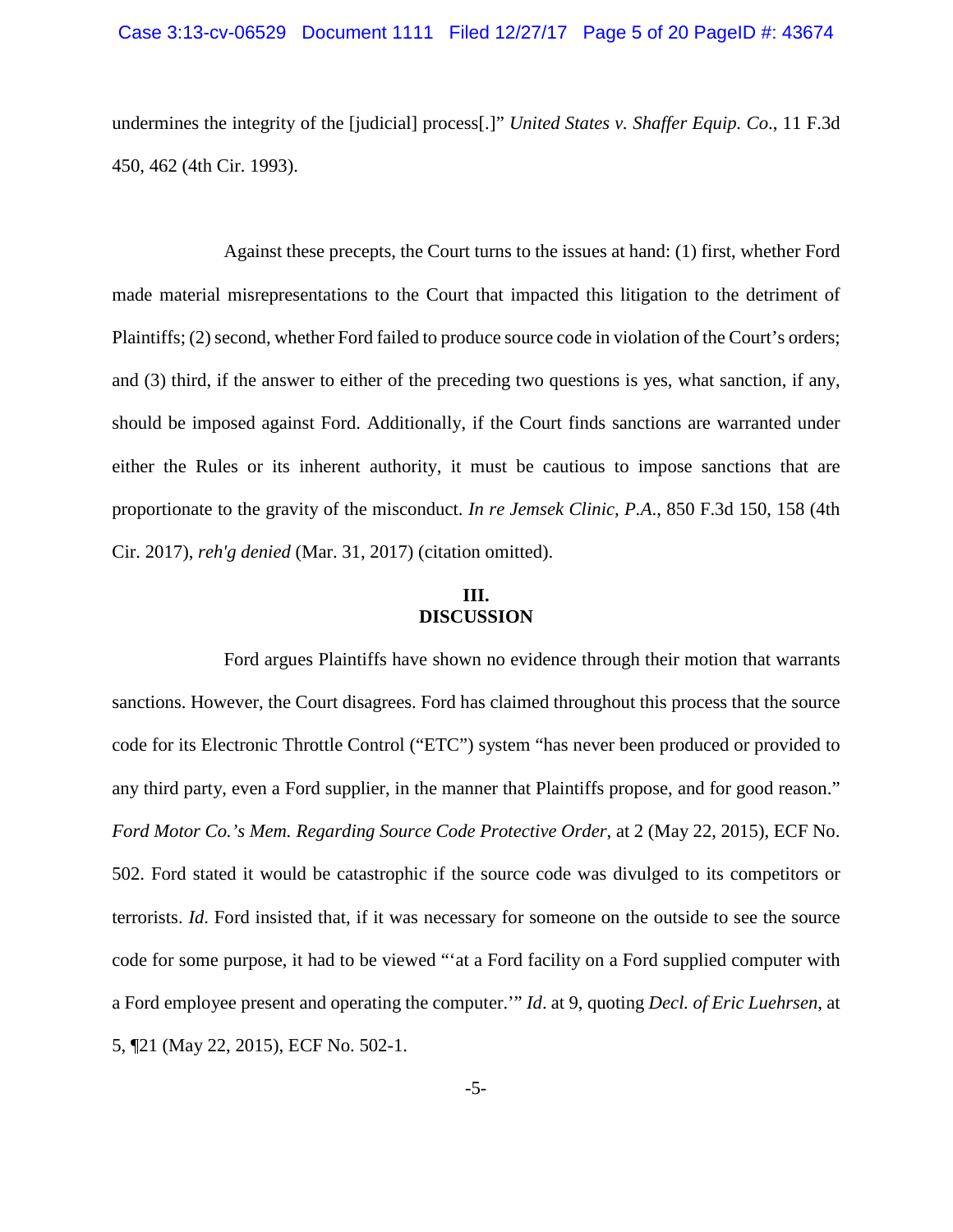#### Case 3:13-cv-06529 Document 1111 Filed 12/27/17 Page 6 of 20 PageID #: 43675

Following several meet and confer discussions and briefing, the Honorable Cheryl A. Eifert, Magistrate Judge, held a hearing on the ETC source code discovery on May 28, 2015. At the hearing, there was a lengthy discussion and expert testimony about the format and testing of the source code that should be permitted. Due to its concerns, Ford was adamant the source code only should be produced in read-only format, rather than write-access format as sought by Plaintiffs. Ford argued in great detail that write-access format was unnecessary for Plaintiffs to test their theory of their case<sup>3</sup> and that producing it in read-only access protected the code from being changed. *See Hr'g Tr.* at 11-122 (May 28, 2015), ECF No. 531. To emphasize the proprietary nature of the source code and the need for the highest level of security, Ford claimed the source code "goes through power, fuel economy requirements for each vehicle," and if a competitor achieves even "a one-mile-an-hour competitive advantage, that would be billions – billions with a "B" – loss of revenue and competitive advantage." *Id.* at 12-13.

At the hearing, Ford also zealously maintained it never permitted the source code to leave its possession. Ford stated its "ETC source code has never been produced, ever, never, ever been produced in the format that the plaintiffs are requesting to anyone. Not suppliers, not third-party suppliers, no one." *Id*. at 13. Magistrate Judge Eifert specifically asked defense counsel whether Ford had ever used a virtual private network (VPN) or allowed the code to be reviewed anywhere other than a secure Ford facility. *Id.* at 115. Defense counsel represented that it had not

 $\frac{1}{3}$ <sup>3</sup>As described by the Magistrate Judge, "'write-access' means that the source code is in a format that provides the recipient of the code with the ability to change or edit the source code, including additional lines of code to, the source code." *Mem. Op. and Order*, at 2 n.2 (June 12 2015), ECF No. 543.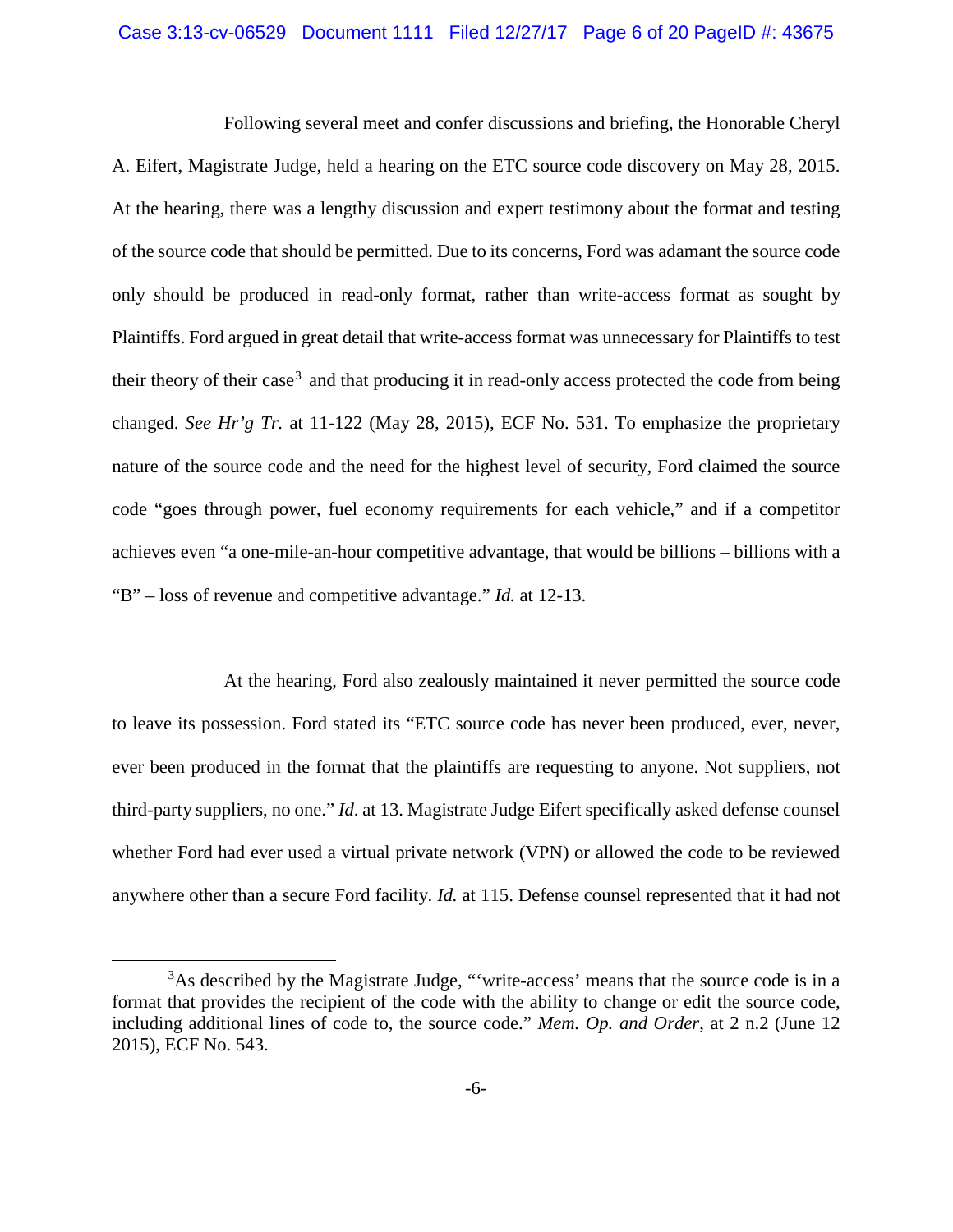#### Case 3:13-cv-06529 Document 1111 Filed 12/27/17 Page 7 of 20 PageID #: 43676

occurred, and its restrictions apply to everyone, including Ford's employees. Counsel further represented that a VPN was not secure enough to alleviate Ford's concerns about keeping the source code protected. *Id*. 4

As a result of Ford's representations that calamity would strike if the source code ever left Ford's facilities, the Magistrate Judge issued an Order on June 12, 2015, limiting Plaintiffs' review of the code to a read-only format. *Mem. Op. and Order*, at 3 (June 12 2015), ECF No. 543. The Magistrate Judge stated that, "[u]nder the proportionality analysis, at this juncture, any additional benefit of providing Plaintiffs with the code in a write-access format does not outweigh Ford's concerns about the security of its highly proprietary ETC source code." *Id.*, at 17 (footnote omitted). In addition, the Court rejected Plaintiffs' suggestion of using a VPN. Instead, the Magistrate Judge held that the source code must be reviewed "in a secure room in a secure facility where access to the room may be strictly controlled." *Id.* at 21 (footnote omitted). Ultimately, the secure room was set up at a Ford facility in Dearborn, Michigan.

Despite Ford's steadfast assertions its source code was assiduously protected, the Court finds it is now undeniable that source code was emailed to third parties in unprotected formats. When Plaintiffs' expert, Dr. Philip Koopman, was reviewing documents provided by Ford, he noticed a complete "bookshelf file" for the Powertrain Control Module ("PCM") Main Central Processing Unit (CPU) attached to an email. A "bookshelf file" is code that is in its final

 $\overline{4}$ <sup>4</sup>Although Ford's counsel indicated he could not say that pieces of source code did not leave a Ford facility during the design phase, without doubt, the clear message from Ford was that the type of source code Plaintiffs sought never left Ford's internal network. *Id*. at 119-20.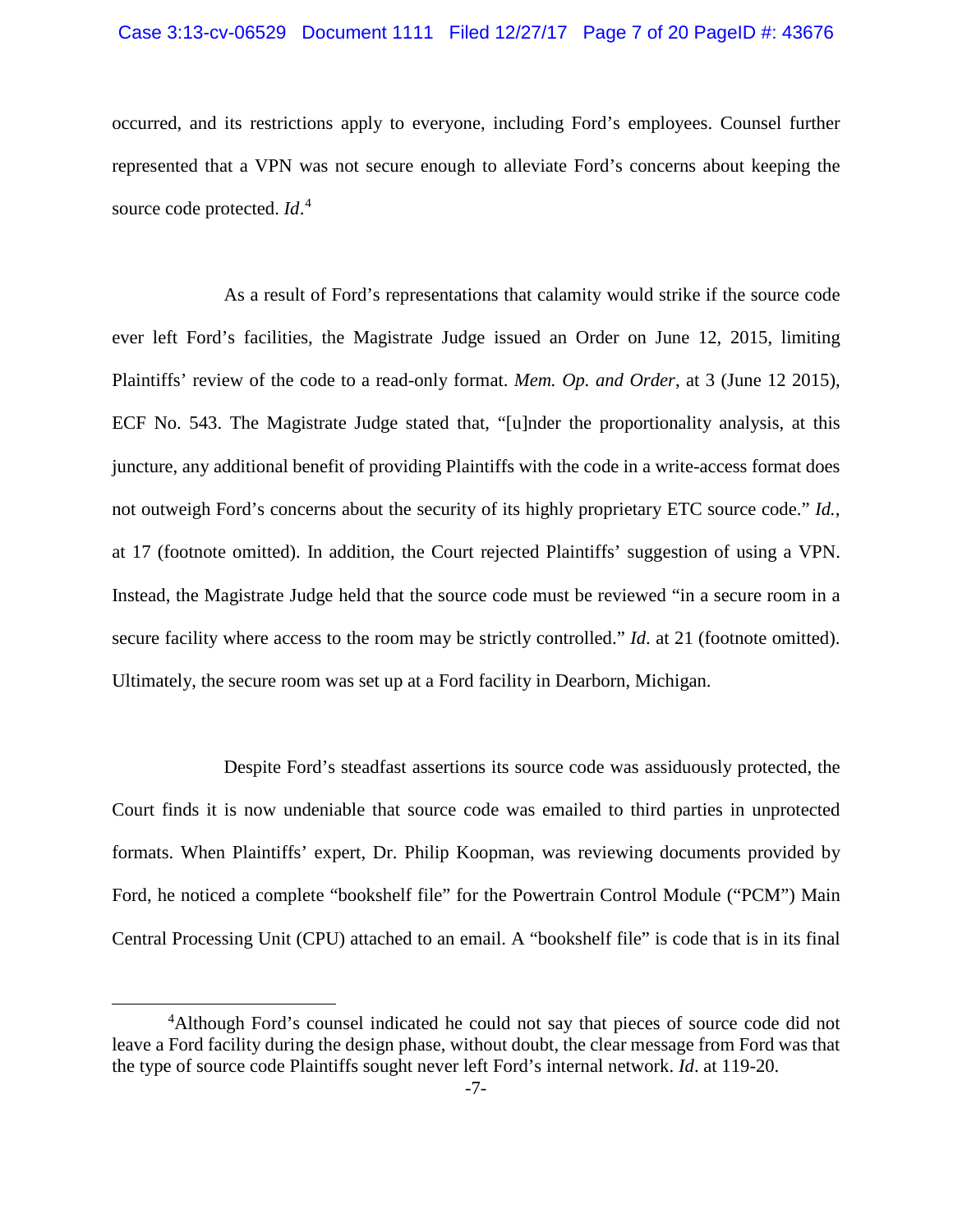#### Case 3:13-cv-06529 Document 1111 Filed 12/27/17 Page 8 of 20 PageID #: 43677

or near final form. In his Declaration, Dr. Koopman said he found "over two dozen complete PCM bookshelf files that had not been produced in discovery materials and hundreds of sections of code that Ford had circulated internally and externally." *Decl. of Philip Koopman, Ph.D.*, at 2, ¶6 (June 16, 2017), ECF No. 998. Dr. Koopman stated some of the source code was sent to third parties, including to other manufacturers, such as Mazda and Aston Martin, and to suppliers, such as Roush and Melco. *Id*. at ¶¶8-10. In addition, Dr. Koopman found many emails indicated "an explicit intent and willingness to send or receive bookshelf file materials with external companies, and one email specifically mentioned a concern about attachments making it past Ford's firewall." *Id*. at ¶11.

In their briefing, Plaintiffs also give what they refer to as other "representative examples" of source code Ford emailed to third parties. *Pls.' Mem. of Law in Supp. of their Mot. for Relief Related to Ford's Disc. Misconduct*, at 11 n.18 (June 16, 2017), ECF No. 997. As their first example, Plaintiffs state a Ford employee emailed a Mazda employee a bookshelf copy of "ETC C Code" and a calibration file for a particular vehicle. Plaintiffs assert the file contains content that Ford refused to give them in the secure room. Additionally, Plaintiffs claim it appears that Ford permitted the unprotected "ETC C Code" to be shared with another outside supplier. A year later, the same Ford employee emailed an unencrypted complete bookshelf file for the Ford Fusion's ETC main CPU.

Similarly, Plaintiffs assert they discovered emails in which Ford sent bookshelf files of the ETC Code for the two and three track pedal system to Roush, an international supplier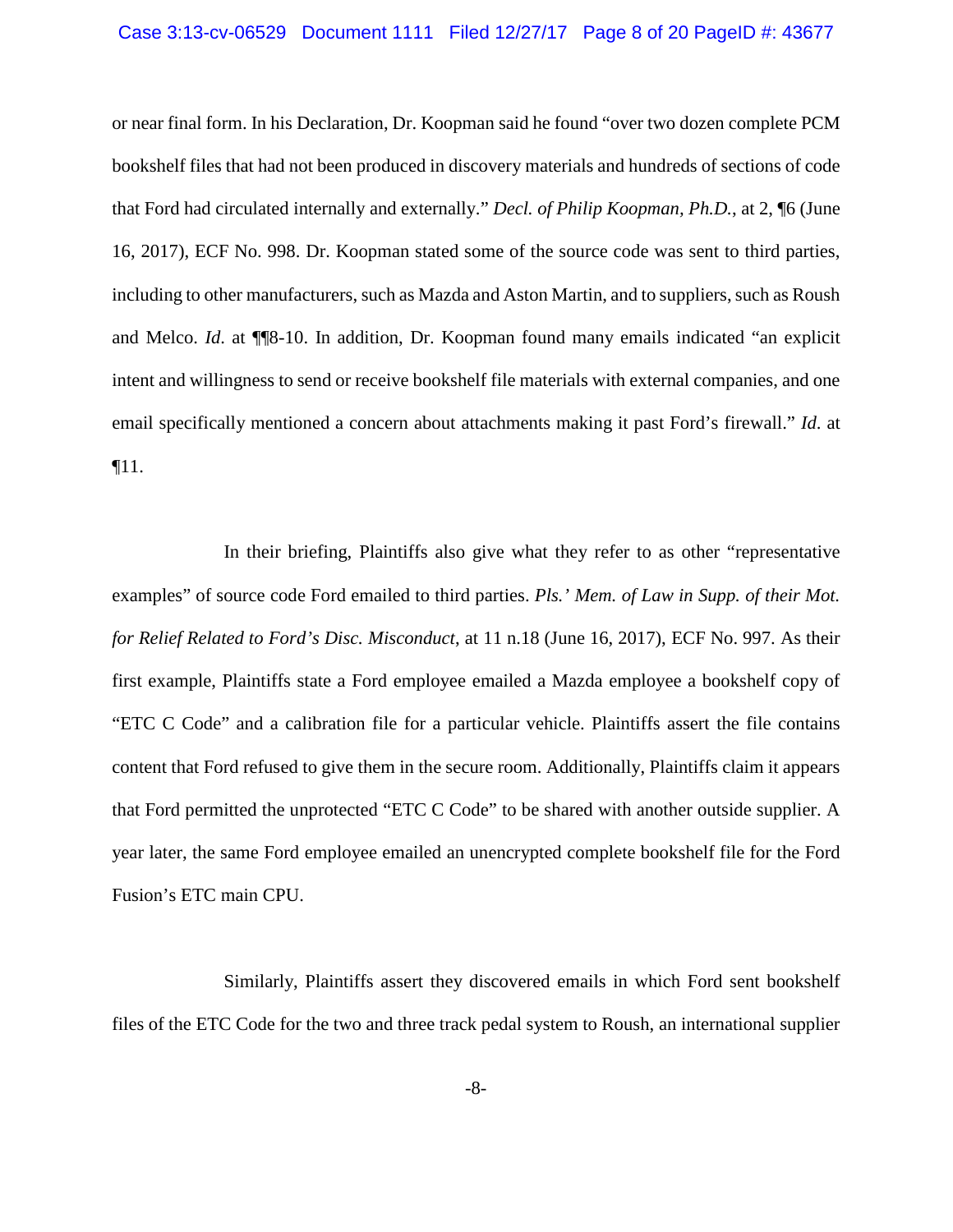#### Case 3:13-cv-06529 Document 1111 Filed 12/27/17 Page 9 of 20 PageID #: 43678

of ETC systems. Plaintiffs claim Ford essentially sent all the .c source code to Roush. Likewise, Plaintiffs claim Ford sent Aston Martin an unencrypted complete set of ETC "raw code." Plaintiffs claim that the .c source code sent to these third parties was not in a read-only format, and it could be put into a complier with minimal effort.

In light of these emails, Ford does not deny that source code was disseminated to third-parties outside of its facility; nor could it. Instead, Ford now attempts to distinguish the source code in the secure room from the source code attached to the emails by claiming the emails did not contain complete sets of source code,<sup>5</sup> and they did not include all the headers, libraries, and other tools necessary for Plaintiffs to complete their analysis. Specifically, Ford contends that, Plaintiffs requested Ford produce native, editable source code, and Ford maintained then, and continues to maintain now, that it has never produced native format ETC system source code to anyone. According to Ford, the source code attached to the emails are in a flat file, read-only format that, unlike the source code produced in the secure room, cannot be run on Ford's Integrated Development Environment (IDE), compiled, debugged, and tested on vehicles.

To the contrary, Dr. Koopman states in his Affidavit there was "no read-only access control in place for the plain text source code files that Ford e-mailed around the world," and Ford's distinction between native and flat file source code is nonsensical. *Aff. of Philip Koopman,* 

 $\frac{1}{5}$ For example, Ford describes several instances in which code provided in the secure room for the Fusion is missing from the bookshelf file. *Ford Motor Co.'s Sur-Reply to Pls.' Reply in Supp. of their Mot. for Relief*, at 4-5 (Nov. 21, 2017), ECF No. 1066.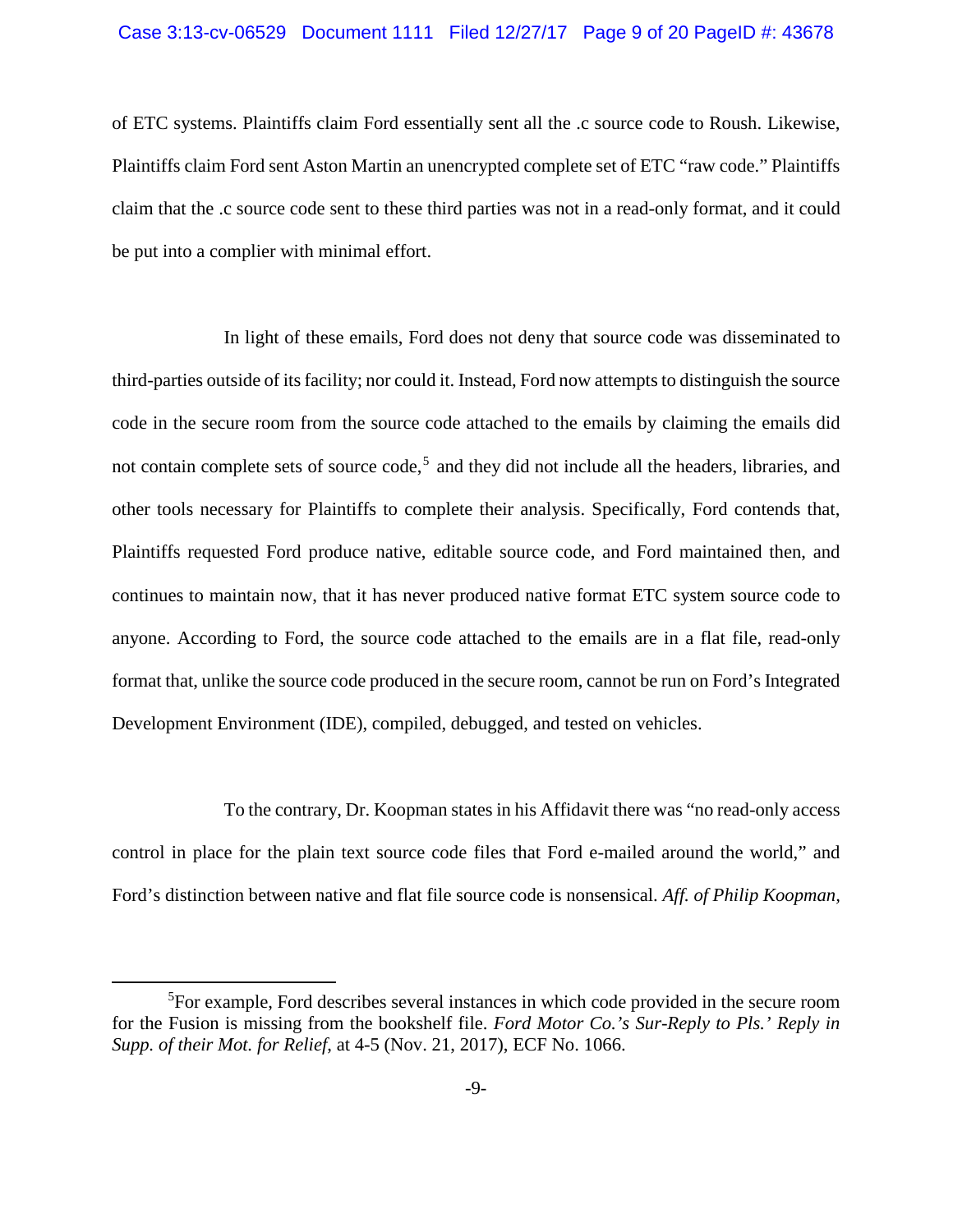*Ph.D.*, at 4-5,  $\P$ [10 & 12 (Oct. 19, 2017), Exhibit A attached to ECF No. 1041, at 27-28.<sup>6</sup> Dr. Koopman contends the bookshelf files are plain ASCII text, which are no different than other text files, and can be fed into a compiler "as-is." *Id*. at ¶11. Dr. Koopman asserts that the "'flat file' is merely a Ford proprietary variant of a well-known technique for combining multiple files in a directory structure into a single bundle for convenient handling[.]" *Id*. at ¶12. These files could be unbundled in a few hours with a simple script, which results in "a fully elaborated file folder structure with each segment of source code in a specified file within a specified file folder[.]" *Id*. at 4-5, ¶13, ECF No. 1041, at 28-29. Unbundled, these folders contain code that require no change in formatting. "It is simply a matter of pasting the source code as-is with no format conversion whatsoever into variously named files as spelled out in the "FOOTER" lines." *Id*. at 8, ¶19, ECF No. 1041, at 31.

Based upon this Court's review, the Court agrees with Dr. Koopman that Ford's attempt to draw a distinction between native and flat file source code is nonsensical with respect to confidentiality concerns. The bookshelf files attached to the emails are written in plain ASCII text, which are no different than other text files. As such, "[a] normal text editor such as Notepad can read, modify, and write any line of code in the bookshelf file. It is not in 'read only' format in any manner whatsoever." *Id.* at *¶20.* In light of this evidence, the Court finds Ford clearly misrepresented the level of security it provided to its own source code. In fact, it appears that, quite

 <sup>6</sup> <sup>6</sup>Dr. Koopman explains that "'native' is not a generally accepted technical term of art for file formats, [but] due to its use in this litigation  $\dots$  [he] adopt[s] that term to refer to a plain ASCII text file format such as that commonly used for source code." *Id*. at 2-3 n.1, ECF No. 1041, at 25- 26.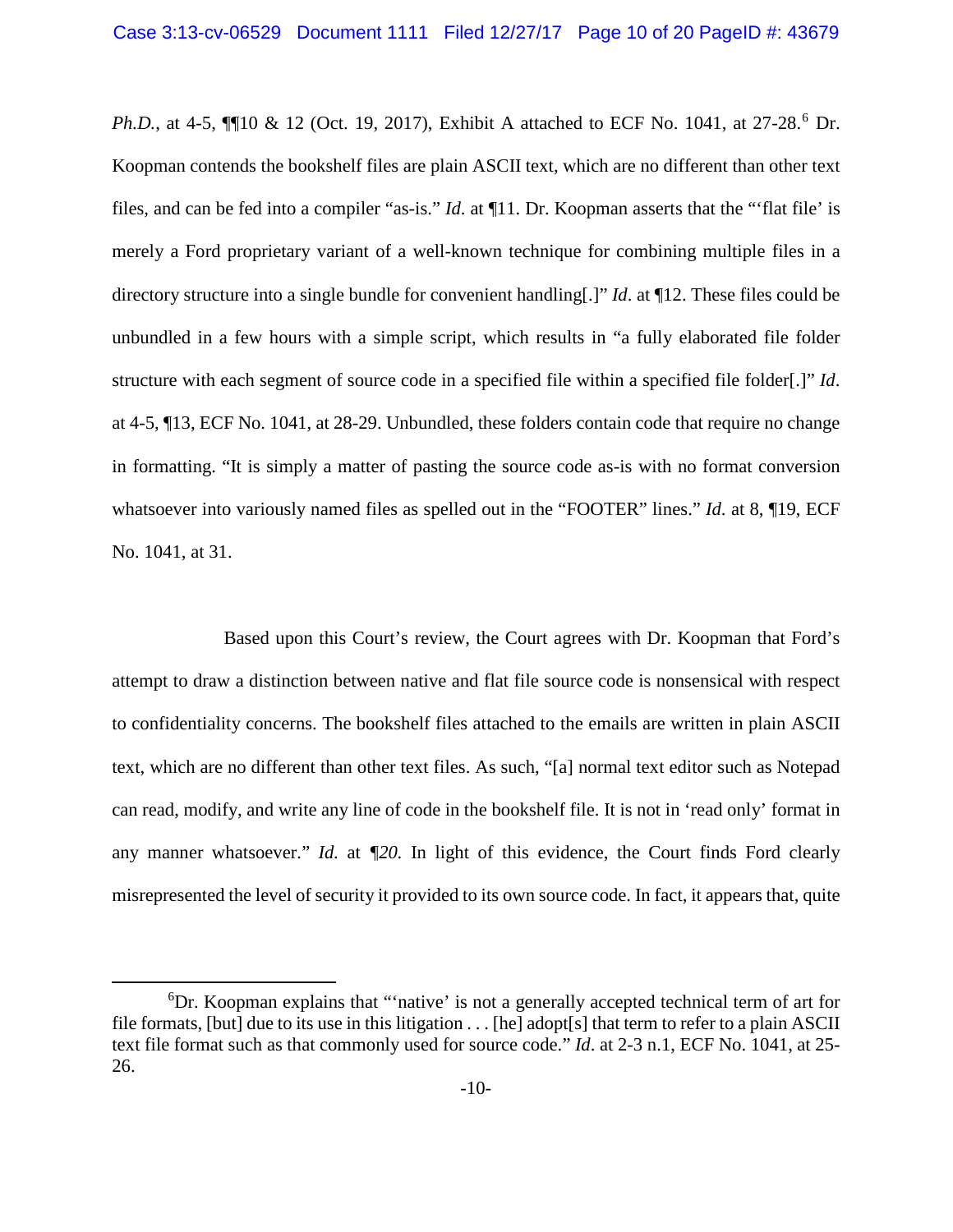## Case 3:13-cv-06529 Document 1111 Filed 12/27/17 Page 11 of 20 PageID #: 43680

the opposite of Ford's claims, editable source code was emailed over unsecured networks by Ford employees to third parties on numerous occasions. It is certainly untrue that Ford only permitted third parties to view source code at a secure Ford facility.

Although Ford now admits third parties were sent source code, it further attempts to justify its actions by explaining that the third parties who received the source code were working with Ford and needed the code to perform their jobs. Ford argues these contractors were bound by the same confidentiality provisions as Ford employees and, therefore, presumably the source code was protected. While it may be true that the third parties who received the source code were bound by confidentiality provisions similar to Ford employees, this argument completely ignores the fact that Plaintiffs' counsel and experts also are bound by strict confidentiality provisions and protective orders. In fact, in hindsight, it appears that the confidentiality provisions imposed upon Plaintiffs and their experts are much more exacting than what Ford employees were doing in actual practice. Furthermore, one of Ford's primary arguments to support its contention about why it was necessary for the source code to be restricted to an ultra-secure Ford facility was because of its fear that an outside computer system could be hacked. Obviously, a third-parties' computer system can be hacked regardless of whether there are confidentiality agreements.

Based upon these facts, the Court has no difficulty determining that Ford blatantly misrepresented the extent to which it both safeguarded its source code at its facilities and suggested the difficulty of producing the source code in discovery. Clearly, it did not require everyone who needed to see the source code to view it "'at a Ford facility on a Ford supplied computer with a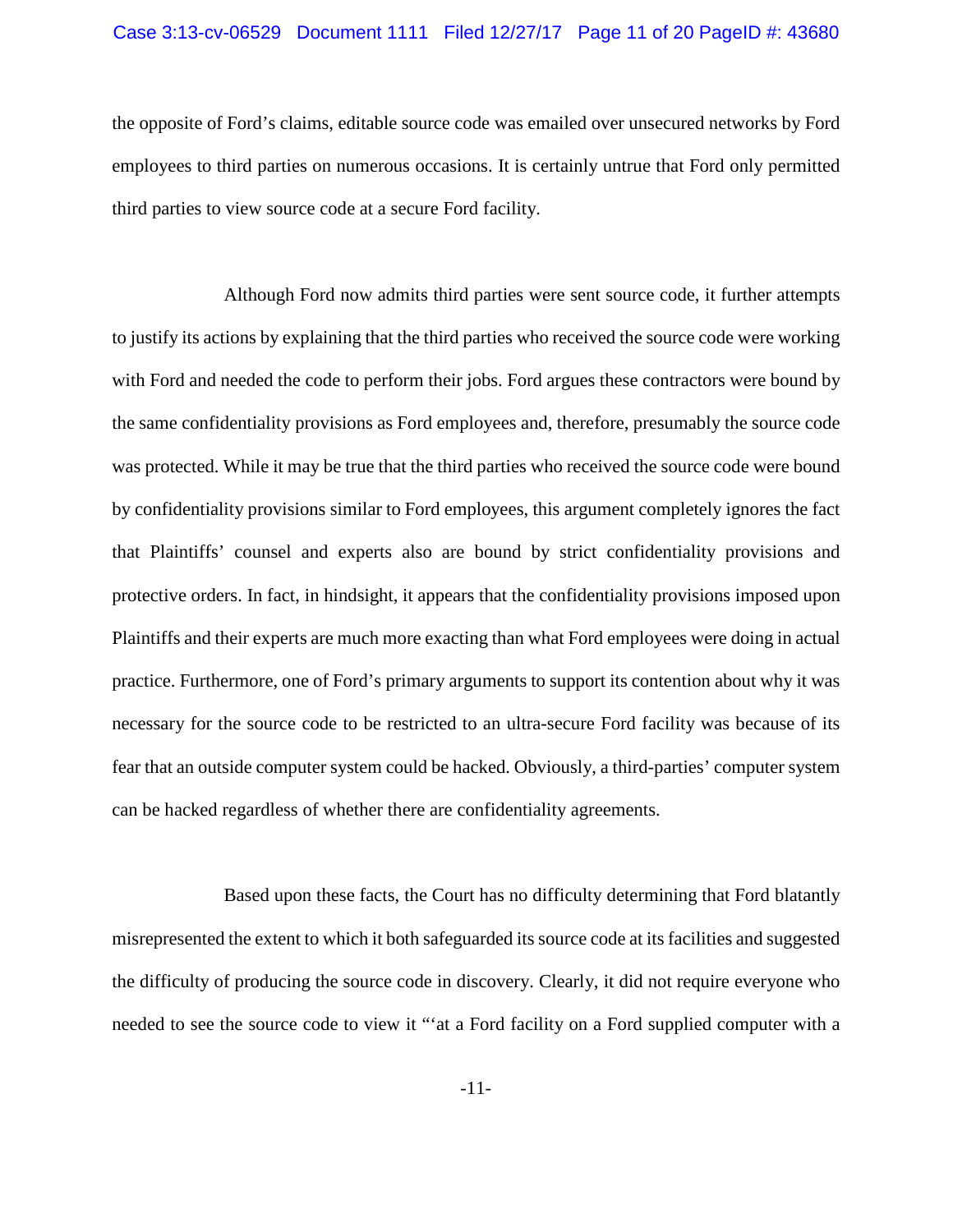Ford employee present and operating the computer.'" *Ford Motor Co.'s Mem. Regarding Source Code Protective Order*, at 9, quoting *Decl. of Luehrsen*, at 5, ¶21, ECF No. 502-1. The email attachments unmistakably demonstrate that statement is simply untrue. Moreover, the Court finds Ford engaged in a campaign of misrepresentations that unequivocally influenced the Magistrate Judge's decision to require a level of security that, in reality, Ford did not employ itself. For instance, the Magistrate Judge rejected Plaintiffs' suggestion of a VPN between two secure rooms (one at Ford and one closer to Plaintiffs' experts) in favor of a single secure room in Dearborn, Michigan. It seems apparent now that a VPN was much less likely to be compromised than Ford's practice of emailing editable code over unsecured networks. Therefore, the Court is confident that Ford's misrepresentations caused Plaintiffs to incur unnecessary costs.

The Court does not find, however, that Plaintiffs have shown these misrepresentations would have changed the Magistrate Judge's decision that Ford must produce the source code in read-only, rather than write-access, format. Following briefing and a hearing, the Magistrate Judge analyzed this issue in depth in her June 12, 2015 Memorandum Opinion and Order. Ultimately, the Magistrate Judge determined "the benefits that Plaintiffs seek from gaining access to the source code can be realized through a read-only format." *Mem. Op. and Order*, at 16, ECF No. 543. The Magistrate Judge explained that "[t]he only possible limitations of a read-only format are that the source code cannot be changed and faults cannot be injected directly into the source code by editing the code." *Id*. at 16-17 (citation omitted). However, as pointed out at the hearing by Ford and its expert Dr. John Kelly, "changing the source code would make the resulting code unrepresentative of the code contained in Plaintiffs' vehicles. Moreover, Dr. Kelly asserted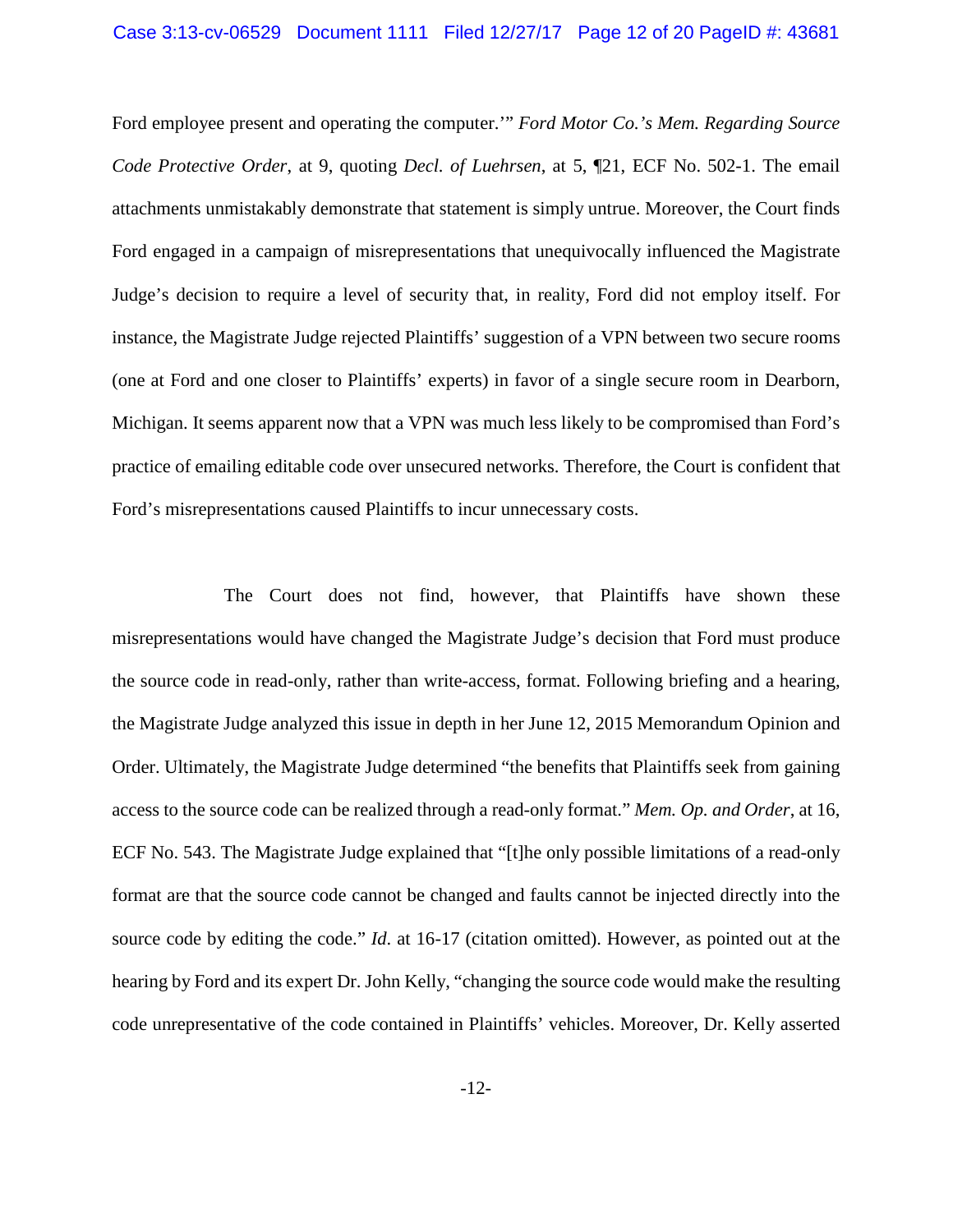## Case 3:13-cv-06529 Document 1111 Filed 12/27/17 Page 13 of 20 PageID #: 43682

that fault injection can be performed in a way that does not implicate editing or adding lines to the source code." *Id.* at 17 (citations omitted).

Therefore, although the Magistrate Judge applied a proportionality analysis weighing any benefit Plaintiffs would receive against Ford's security concerns, the decision was focused on the fact a write-access format was unnecessary, and perhaps precarious, because the code could be changed, and it would no longer match what was in Ford's vehicles. In addition, the Magistrate Judge stated "it would be premature, and possibly inefficient, to grant Plaintiffs write access to the ETC source code when they have yet to even review or analyze the code in a readonly format." *Id*. Given these underpinnings for the Magistrate Judge's decision, any misrepresentations Ford made with respect to producing the source code in write-access format and its security concerns (beyond the fact the code could be changed) were secondary to the Magistrate Judge's decision that a read-only format was sufficient for Plaintiffs to use to perform their tests. Therefore, the Court finds Plaintiffs should not be compensated for any additional costs and fees associated with Ford producing the source code in a read-only format.

Plaintiffs further assert the source code in the emails contained segments of code they did not receive, demonstrating that Ford did not give Plaintiffs all the code the Court ordered be produced. In particular, Dr. Koopman stated it was his understanding that Ford was ordered to give Plaintiffs "all source code that directly affects the opening and closing of the throttle plate," but the source code in the secure room omitted "the code that strings the pedal to the throttle plate,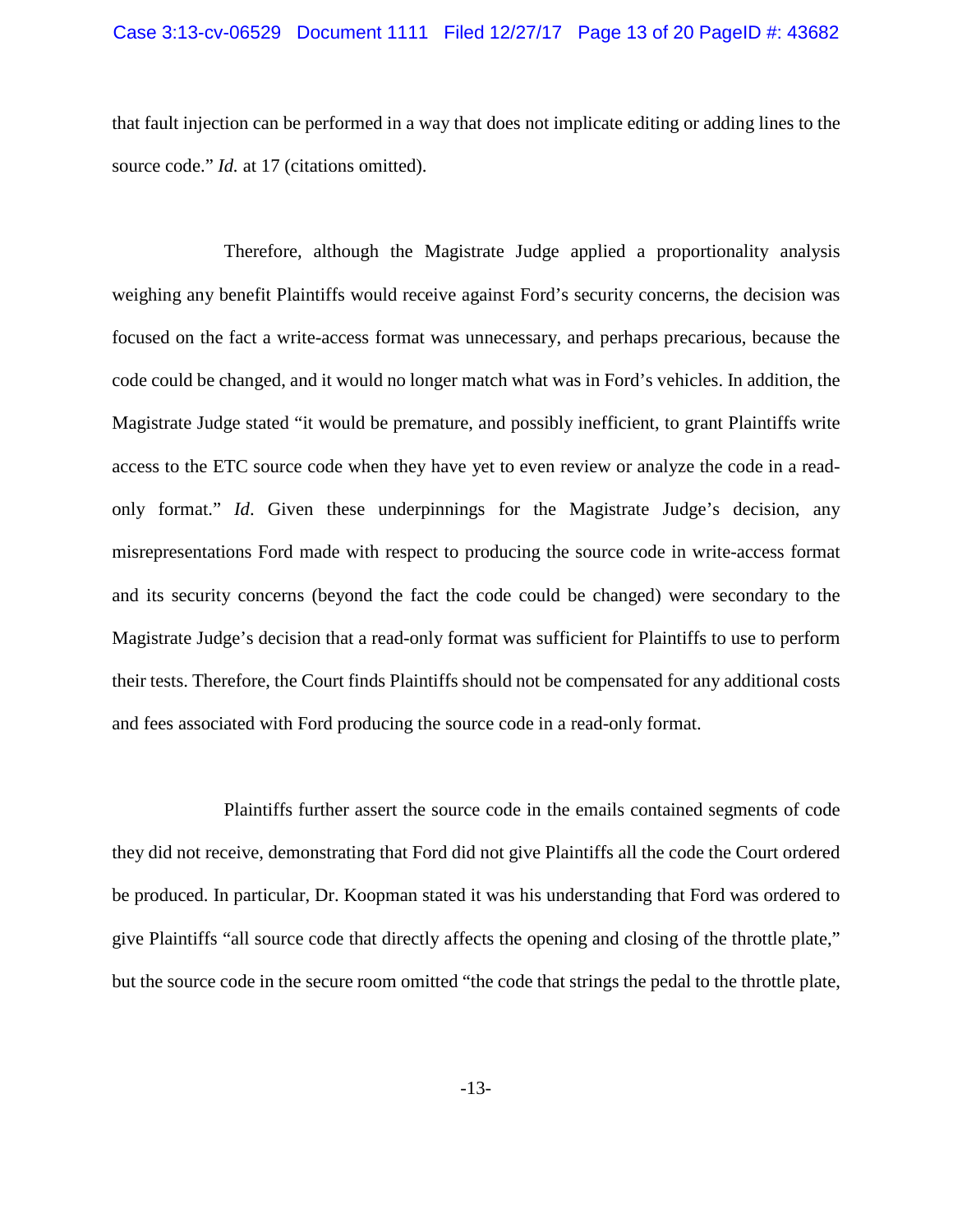such as the Level 1 Main code related to torque computation, which provides the link between Torque requests and Airflow." *Decl. of Koopman*, at 5-6, ¶18.

Dr. Koopman said "it is impossible to fully analyze the operation of the throttle plate" without those sections of the code. *Id*. <sup>7</sup> Moreover, instead of just providing Plaintiffs with the bookshelf files as it did with other third parties, Plaintiffs claim that Ford deleted thousands of lines of essential code from its production.

In reviewing the transcripts and orders by the Magistrate Judge, the Court finds Dr.

Koopman was mistaken in what Ford was directed to produce. Specifically, on April 3, 2015, the Magistrate Judge entered an Order directing Ford to

> determine whether the portion of the source code pertaining to the ETC system can be segregated from the remaining source code embedded in the Powertrain Control Module. If the portion involving the ETC system can be segregated, then Ford is only required to produce the portion of the source code pertaining to the ETC system.

*Mem. Op. and Order*, at 9-10 (April 3, 2015), ECF No. 421. Similarly, during a telephonic discovery conference held on November 13, 2015, the Magistrate Judge stated that Plaintiffs "should be allowed to look at the source code of whatever is in the PCM that directly affects the

 <sup>7</sup>Plaintiffs explain that at a basic level, Ford's "ETC operates in the following way: Pedal→Acceleration→Torque→Airflow→Throttle→Position." *Pls.' Mem. of Law in Supp. of their Mot. for Relief Related to Ford's Disc. Misconduct*, at 15. Plaintiffs say that they were not provided the code that links the Torque to the Airflow. *Id.*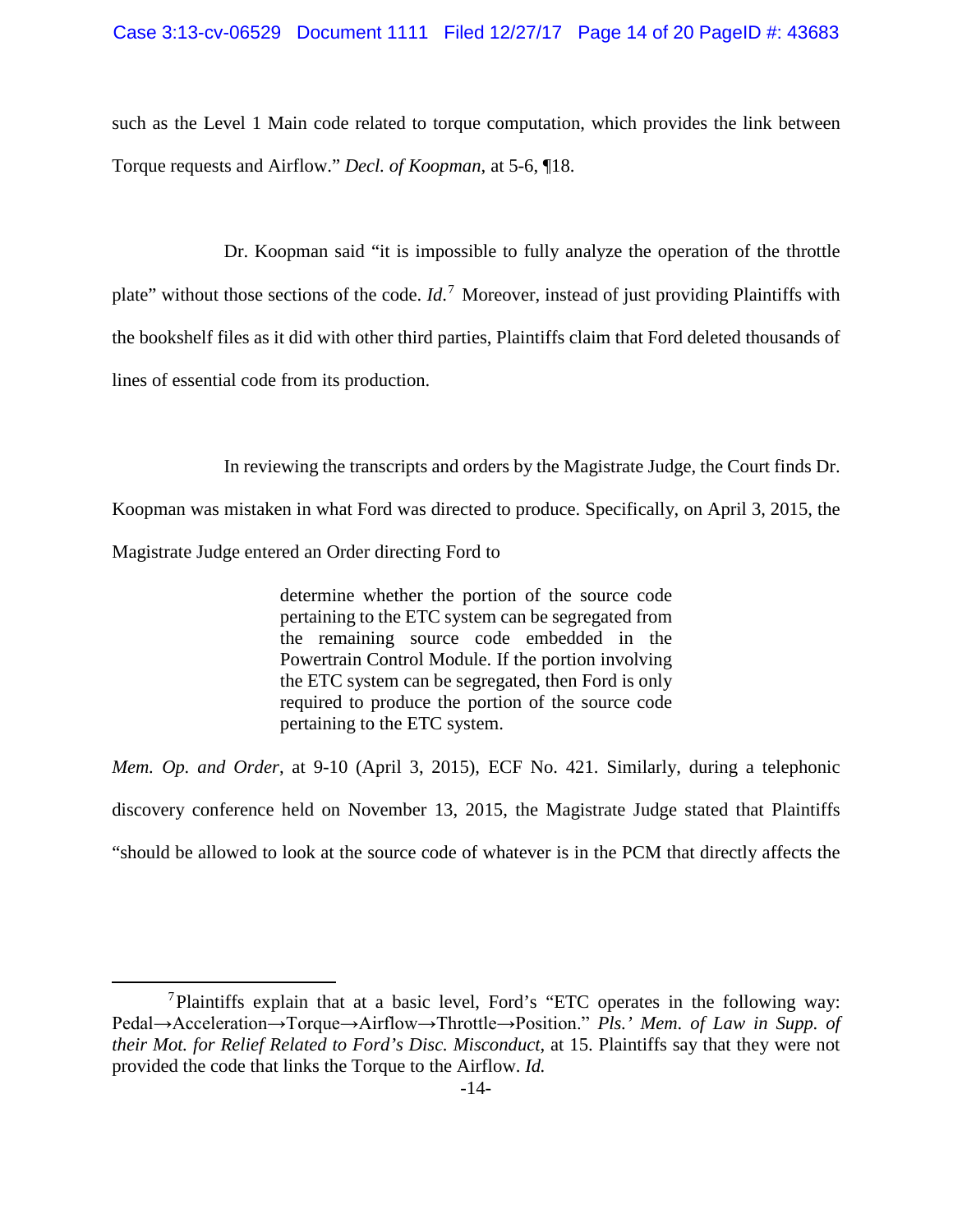opening and closing of the throttle plate." *Tr. of Tel. Disc. Conf.*, at 10 (Nov. 13, 2015), ECF No. 677.

After making these decisions, the parties continued to vigorously contest precisely what source code should be produced. As the parties' arguments were extremely complex and involved highly technical aspects of computer engineering, the Magistrate Judge, with the consent of the parties, appointed William H. Sanders, Ph.D, M.S.E., B.S.E., in April of 2016 as an independent technical advisor to assist with source code discovery issues. *Order Appointing Tech. Advisor for the Court*, ECF No. 740. With the consent of the parties, this Court also has utilized Dr. Sanders as a technical advisor with respect to the current motion.

On August 12, 2016, Dr. Sanders wrote a report discussing a variety of issues related to the source code and other matters. *Report Concerning Code, Features, and Drivers Produced by Ford and Request by Pls.' Concerning Additional Software Tools, (Aug. 12, 2016),* ECF No. 793. After reviewing the report, the Magistrate Judge entered an Order on September 1, 2016, stating, in part:

> Plaintiffs have sufficient source code already available to them to test their theory. Accordingly, Ford shall not be required to produce additional source code, other than the following: (1) TPPC source code as previously discussed; (2) source code not already produced related to ETC functionality, watchdogs, and fail-safes that ensures that the data written to memory is not corrupted, and that does checksums and error detection and correction functionality in the independent plausibility checker ("IPC"); (3) the PC-Lint configuration files; and  $(4)$ files Ford already agreed to produce.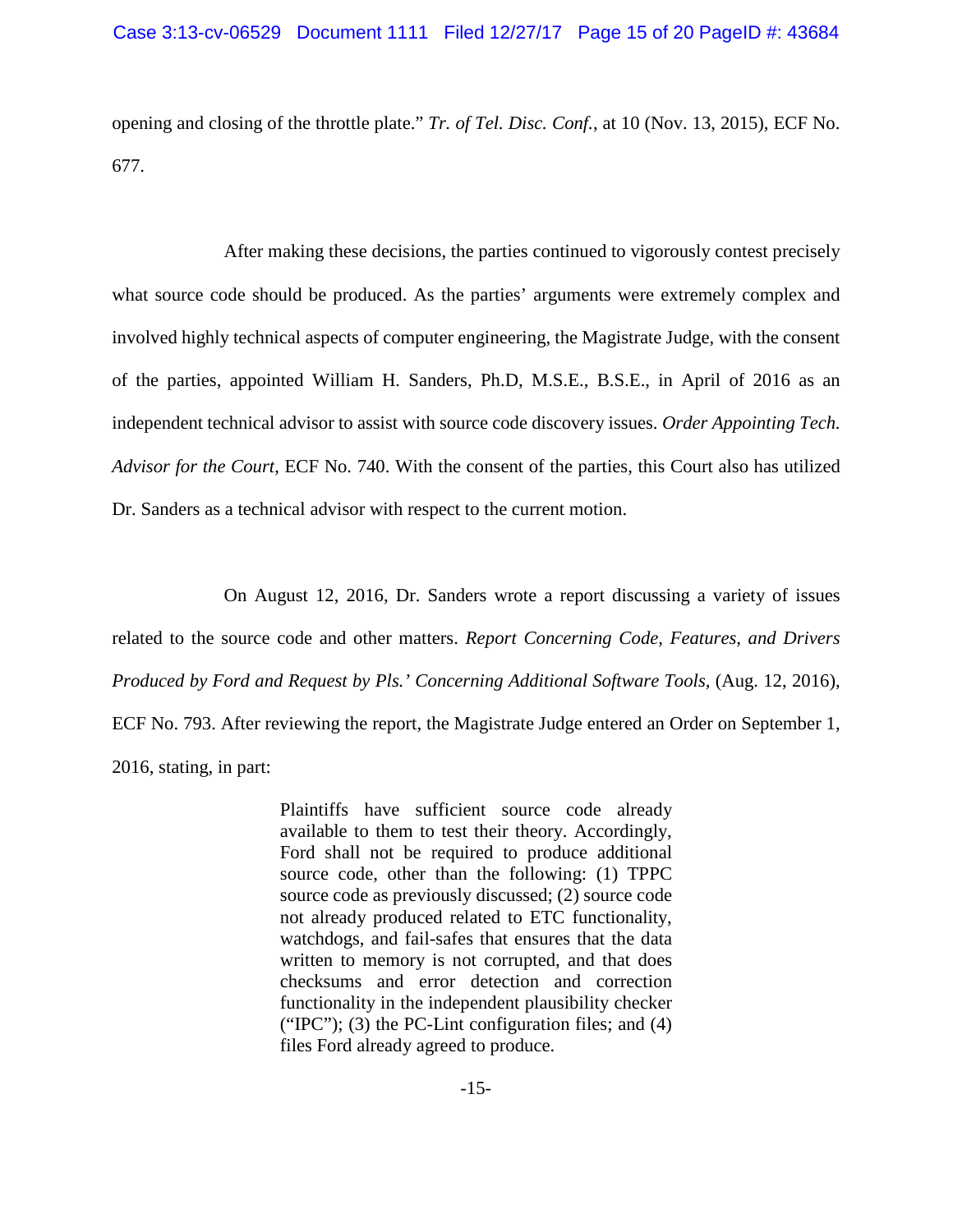*Mem. Op. and Order Regarding Source Code Disc.*, at 6 (Sept. 1, 2016), ECF No. 800. In addition, Magistrate Judge Eifert denied Plaintiffs' request for global variables because they "are not considered primary to ETC functionality" and are unnecessary to test the fault tolerance of the ETC system. *Id.* at 4. 8

Ford insists that it fully complied with these decisions and provided Plaintiffs with all the source code it was required to produce. Ford insists the production sought by Plaintiffs included features that do not directly open or close the throttle. Rather, they calculate the global variables that Magistrate Judge Eifert ruled it did not have to produce.<sup>9</sup> In addition, Ford argues Dr. Koopman's claim that this code was necessary to analyze the operation of the throttle plate is simply baseless.

Upon review, the Court agrees with Ford. It is clear from the Magistrate Judge's Orders and hearings with the parties that Ford was not ordered to produce the source code related to global variables. Thus, Dr. Koopman's understanding that Ford was to produce all the source code is mistaken. The Magistrate Judge determined the amount of code produced by Ford was

 <sup>8</sup>  $8$ "Global variables . . . are variables that are accessible globally" or, in other words, from multiple or all functions, depending on their scope, in a program. Once created, they remain instantiated, and can be read from and written to "throughout the runtime of the program. This means that they can be changed by any function" that has access to them at any point in time and, thus, "may affect the program as a whole." techopedia, Global Variable, https://www.techopedia.com/definition/25617/global-variable (last visited Dec. 26, 2017), *as modified by Dr. Sanders.*

<sup>&</sup>lt;sup>9</sup>Ford specifically states it did not produce the source code for TQCTL and DESAM because they calculate the values of global variables and, thus, do not open and close the throttle.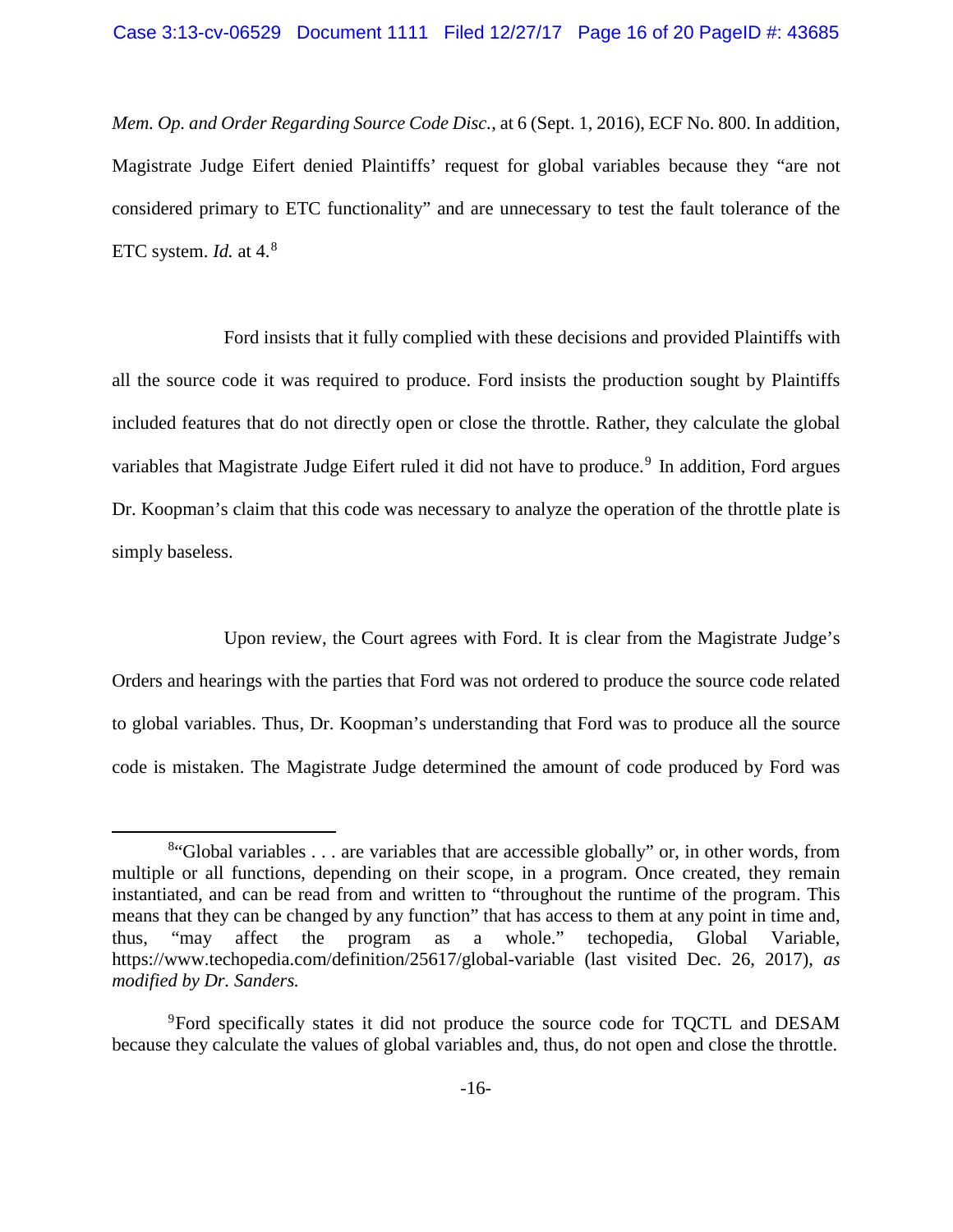sufficient for Plaintiffs to test for faults consistent with the theory of their case that the ETC system is not fault tolerant. In fact, after given the opportunity to review and test the source code in the secure room, Plaintiffs have never alleged any source code Ford was ordered to produce was missing until they filed the current motion for sanctions.<sup>10</sup> Indeed, Plaintiffs have stated they were able to test for faults with what was in the secure room. Given that Ford was not ordered to produce the code that generates the values of global variables, the Court finds Ford did not violate the Magistrate Judge's Orders.<sup>11</sup>

 $11$ In addition, Ford argues it is clear Dr. Koopman knew the code that calculates the global variables was not produced in the secure room months before Plaintiffs filed their motion for sanctions. *Ford Motor Co.'s Resp. to Pls.' Mot. for Relief Related to Ford's Disc. Misconduct*, at 20-21, ECF No. 1022 (citing *Tr. of Koopman Dep.*, at 138 & 242 (July 28, 2017), ECF No. 1022- 9, at 3 & 11). Nevertheless, Plaintiffs only filed a general motion to compel the production of the global variables, which was denied. Plaintiffs did not bring the current motion until after the close of discovery. Given this delay, Ford argues Plaintiffs' motion should be denied as untimely.

On the other hand, Plaintiffs state they did not discover the source code attached to the emails until April 15, 2017. Although Plaintiffs had a significant number of other activities and deadlines to meet in this case, they were able to file the current, highly technical motion in two months. In fact, Plaintiffs point out that Ford got more time to file its Response than Plaintiffs took to file the motion.

Although Rule 37(b) does not contain express time limits, a few courts have said that a motion for sanctions may be untimely if made after unreasonable delay. *See Brandt v. Vulcan, Inc.,* 30 F.3d 752, 756 (7th Cir. 1994) (applying an "unreasonable delay" standard to Rule 37(b) where motion for sanctions was made at jury instruction conference); *Mercy v. County of Suffolk,* 

 $10$ In the current motion, Plaintiffs state some of the code Ford provided for the 2005 Mustang was code that was fixed because of software bugs. It was not the actual production-level code that existed at the time the vehicles were sold. Ford refutes this allegation and asserts it produced all the source code it was required to produce for the 2005 Mustang. While some of the source code provided to Plaintiffs was dated later than 2005, Ford states it also produced code released in 2004 (designated as Job #1) in the secure room. Ford contends that, if Plaintiffs had trouble locating the code, all they had to do was ask and Ford would have identified the Job #1 code for them. Given Ford's representation and the fact Plaintiffs have not asked the Court to be allowed to go back to the secure room to prove the Job #1 source code is not there, the Court finds Plaintiffs have not sufficiently demonstrated this code was not provided.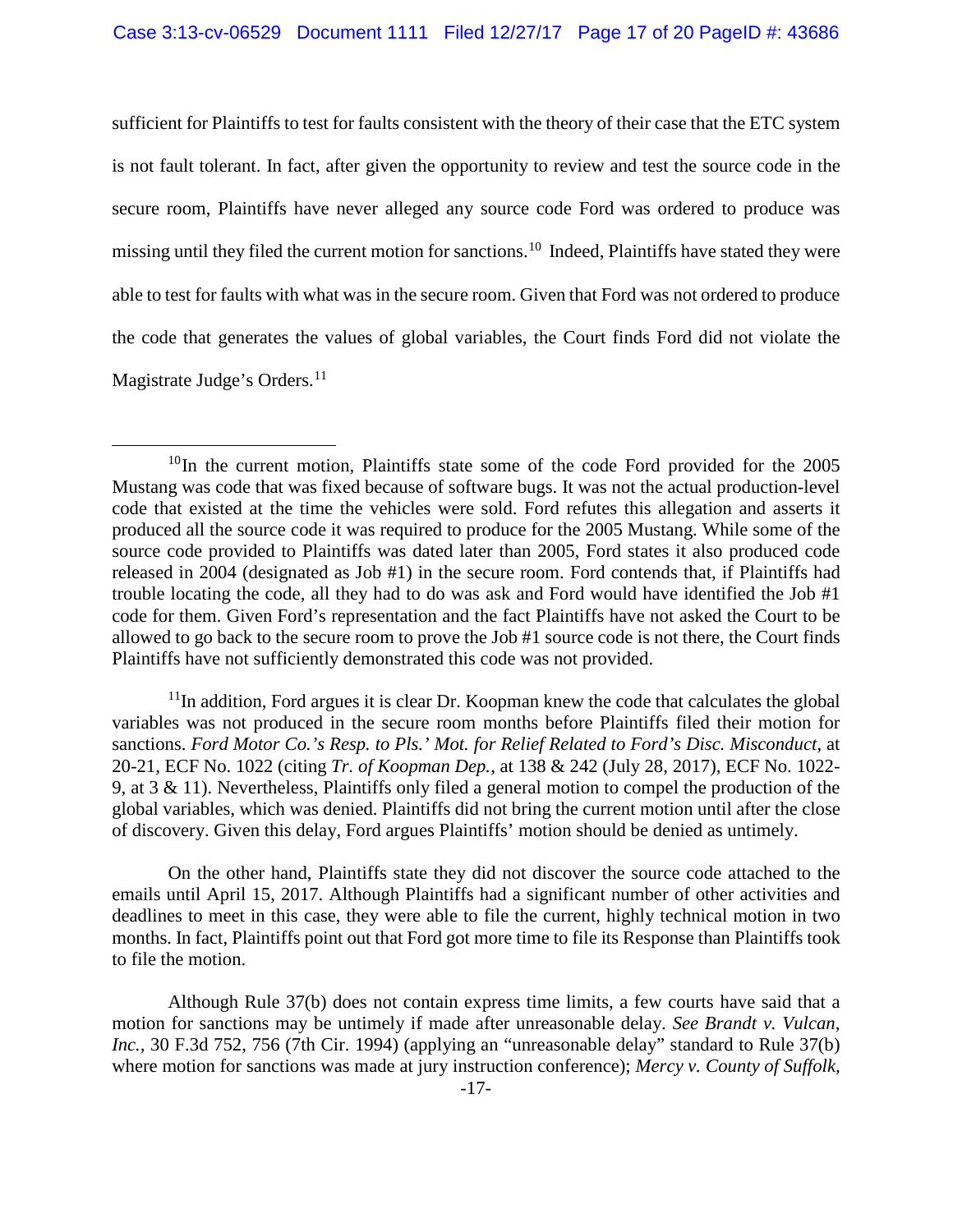### Case 3:13-cv-06529 Document 1111 Filed 12/27/17 Page 18 of 20 PageID #: 43687

Plaintiffs contend, however, that Ford wildly exaggerated the amount of time it would take to produce all the source code. Thus, the Magistrate Judge, in part, based her decision to deny production of the global variables on a misrepresentation by Ford. Specifically, Ford stated it would take 150 hours per model and model year to produce all the source code. *See Decl. of Thomas C. Erickson*, at 2, ¶11 (Nov. 6, 2015), ECF No. 665-1. To the contrary, Plaintiffs contend they found an email in which an employee received a request for source code at 4:44 p.m., and it was produced by the close of business the following day.

Upon consideration, Plaintiffs have not convinced the Court that this single email is representative of the amount of time it would take to produce the source code provided in the secure room. While it seems reasonable to assume that, once Ford supplied the code and the other tools necessary for the first vehicle, the process should go faster for the subsequent vehicles, it is likely that it still would take a significant amount of time to produce all the source code Plaintiffs requested. Moreover, although the Magistrate Judge considered Ford's proportionality argument, the crux of her decision was based upon the fact the global variables are unnecessary for Plaintiffs

 $\overline{a}$ 

*New York*, 748 F.2d 52, 55-56 (2d Cir. 1984) (stating "a motion for Rule 37 sanctions should be promptly made, thereby allowing the judge to rule on the matter when it is still fresh in his mind. . . . Indeed, the motion should normally be deemed waived if it is not made prior to trial"); *Shamis v. Ambassador Factors Corp*., 34 F.Supp.2d 879, 886 (S.D.N.Y. 1999) ("While Rule 37 does not establish any time limits within which a motion for sanctions must be filed, unreasonable delay may render such motions untimely."). "The timeliness of a motion for sanctions depends on such factors as when the movant learned of the discovery violation, how long he waited before bringing it to the court's attention, and whether discovery has been completed." *Long v. Howard Univ*., 561 F.Supp.2d 85, 91 (D. D.C. 2008) (citations omitted). Applying these factors to the facts of this case, the Court agrees with Plaintiffs that their motion is not untimely. In addition, the Court agrees with Plaintiffs that it was unnecessary for them to meet and confer with Ford with respect to this specific motion.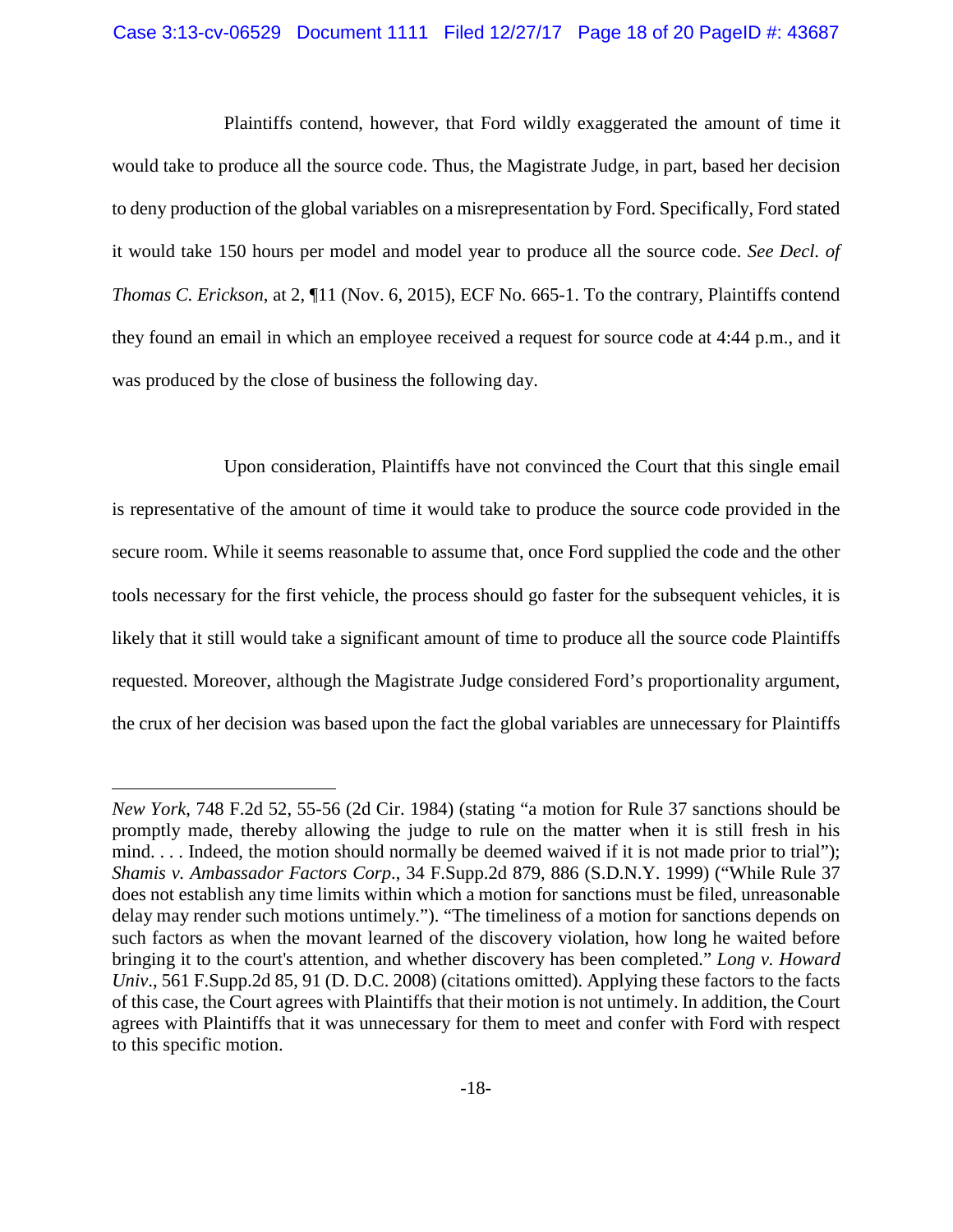### Case 3:13-cv-06529 Document 1111 Filed 12/27/17 Page 19 of 20 PageID #: 43688

to test their theory of their case. *See Mem. Op. and Order Regarding Source Code Disc.*, at 6 (stating "[t]hese parameters were selected by the court, because Plaintiffs' theory has always been that Ford's ETC system is not fault tolerant, regardless of the nature of the faults. Therefore, identifying specific faults (such as interaction faults) should not be the focus of discovery. Discovery in this case should center on how the ETC functionality—including its watchdogs and fail-safes—works when simultaneously confronted with multiple faults."). Accordingly, even if Ford overestimated the amount of time it would take to produce the code, the Court finds it would not have fundamentally changed the Magistrate Judge's decision.

In sum, the Court finds Plaintiffs have failed to establish that Ford violated any Orders with respect to the extent of the source code it was directed to produce, but it did make statements to the Magistrate Judge that it knew, or should have known, were false with regard to the level of security that Ford, in practice, used to protect the code. These misrepresentations indisputably resulted in Plaintiffs unnecessarily spending additional time and money to conduct discovery to which they were entitled. Despite Ford's insistence it cannot be sanctioned under Rule 37 because Plaintiffs cannot demonstrate, as a threshold matter, that Ford violated any Order of the Court, it is well established that this Court can exercise its inherent power "to fill in the interstices" not covered by the Rules or a statute. *Chambers*, 501 U.S. at 46. Given the material misrepresentations Ford made in this case, as set forth above, the Court finds that an award of attorneys' fees, expert fees, and costs are warranted to compensate Plaintiffs for any reasonable expense they can demonstrate was attributable to Ford's misrepresentations related to the level of security it used to protect its source code. *See Goodyear Tire & Rubber Co.,* 137 S. Ct. at 1189